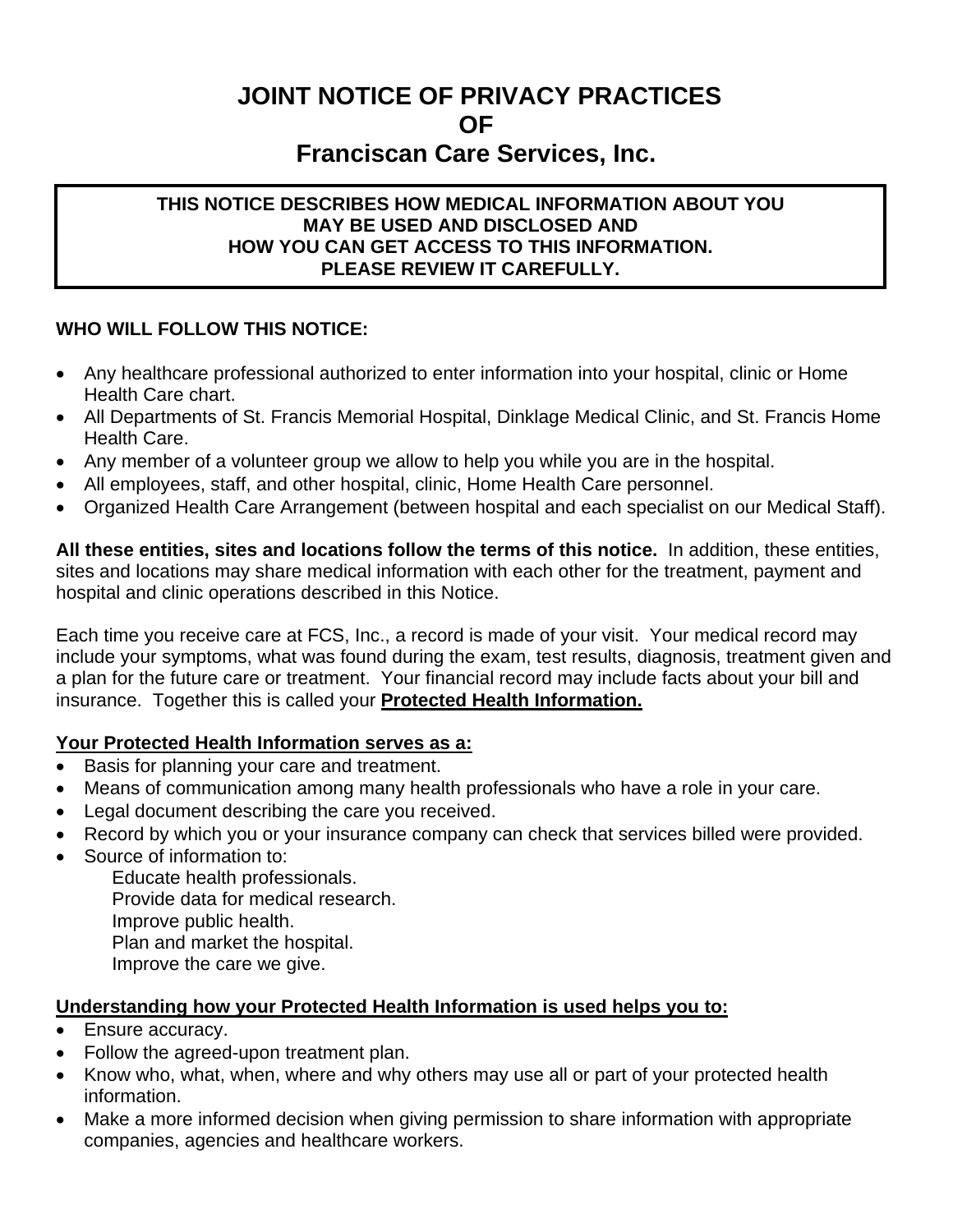## **Your Protected Health Information Rights:**

Although your medical records and financial records are property of FCS, Inc., the information belongs to you. FCS, Inc. complies with all federal and state laws and regulations that apply to this topic. You have the right to receive notice of an access, acquisition, use or disclosure of your information that is not permitted by HIPAA if such access, acquisition use or disclosure compromises the security of your PHI. We have policies that give you the right to request in writing your desire to:

• Restrict or limit the medical information we use or disclose about you for treatment, payment, or healthcare operations or to persons involved in your care.

For example, we are required to agree to your request that we not disclose certain health information to your health insurance carrier IF you pay out-of-pocket in full for all expenses related to that service prior to your request. We are not required to agree to any other request, and will notify you if we are unable to agree.

You must make a separate request to each specialty physician from whom you will receive services that are involved in your request for restriction.

- Look at and get all or part of your protected health information.
- Obtain an accounting of disclosures of your protected health information.
- Request to amend your protected health information.
- Have us communicate with you in a certain way or at a certain location.
- Change your mind about sharing your protected health information except for what has already been shared.

## **Our Responsibilities**

FCS, Inc. is required to:

- Protect the privacy of your protected health information.
- Provide you with a current copy of the Notice of Privacy Rights and Practices.
- Do what we say we'll do in this Notice.
- Display the most current copy of this Notice on the website: [www.fcswp.org](http://www.fcswp.org/).
- Notify you if we are unable to agree to your written request. FCS, Inc. will honor patient requests whenever possible.
- Provide notice of an access, acquisition, use or disclosure that compromises the security or privacy of your information within 60 days after discovery of the Breach.
- We will use and share your protected health information only with your permission, except as described in this Notice or as required by state or federal regulations.
- We have the right to change this Notice and apply it to the protected health information we already have about you and any we receive in the future.

## **Examples of sharing information for Treatment, Payment, and the Operation of FCS, Inc.**

- 1. **We will use your protected health information for Treatment.** For Example:
- Information obtained by a nurse, doctor or other member of your healthcare team will be written in your medical record and used to determine the treatment that should work best for you. Members of your healthcare team will document their actions, your progress and response to treatment.
- We will provide any facility or provider involved in your care the information that may assist in your treatment.
- When you are no longer receiving care at FCS, Inc., we will provide information to any healthcare provider that cares for you. These copies of your medical record help them continue your plan of care after discharge.
- 2. **We will use your protected health information for Payment.** For Example:
- We will send a bill to you and/or your insurance company. The information may include your name, diagnosis, procedures, and supplies used.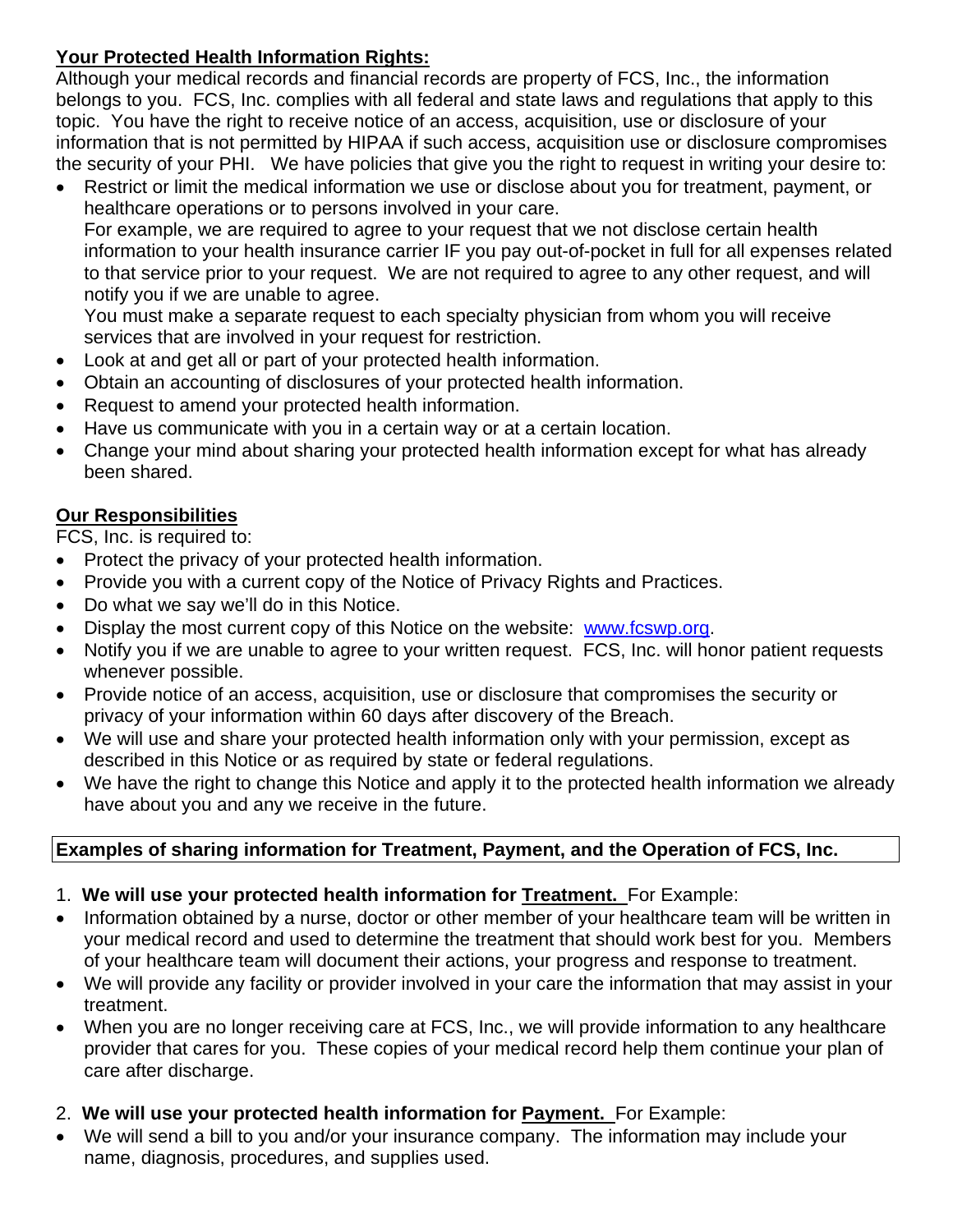• We will provide needed information to other healthcare providers for their billing purposes. For example, if you are brought in by ambulance, the information collected will be given to the ambulance provider for their billing purposes.

## 3. **We will use your protected health information for the Operation of FCS, Inc.** For Example:

- FCS, Inc. staff members may use information in your medical record to assess the results of your care. This information is used to improve the services we provide.
- FCS, Inc. may share your protected health information with other healthcare providers for their operations if they have or had a relationship with you

#### 4. **We will allow our business associates to use your protected health information if needed.**  For Example:

- People or companies, known as business associates, who are not employed by us provide some services such as Financial Auditors and Radiologists.
- FCS, Inc. requires business associates to protect patient's health information.

## 5. **We may provide information about you in the hospital directory.** For Example:

• Unless you tell us not to, we may include certain limited information about you in the hospital directory while you are a patient. This information may include your name, location within the facility and general condition in terms that do not communicate specific medical information about you. The directory information may also be released to people who contact the hospital and ask for you by name. This is so your family, friends and the clergy may visit you in the hospital.

#### 6. **We may give your protected health information to individuals involved in your care or payment for your care.** For Example:

- We may release protected health information about you to a friend, family member or any other person identified by you as being involved in your medical care or who is involved in the payment of your care. We will only release this information if you agree to the disclosure, are given the opportunity to object to such a disclosure and do not, or if in our professional judgment it would be common practice that it is in you best interest to allow a person to act on your behalf.
- 7. **We may call you about appointments or treatment.** For Example:
- To speed up your registration, **we may call ahead for information and/or to remind you of appointments.**
- Provide treatment alternatives or other health related benefits and services that may be of interest to you.

## 8. **We may use your protected health information for fundraising activities.** For Example:

- We may use medical information about you to contact you in an effort to raise money for the hospital and its operations.
- If you don't want to be contacted for further fundraising efforts, you must follow the instructions written on the fundraising communication that informs you how to be removed from any fundraising lists.
- 9. **We may use your protected health information for research.** For Example:
- FCS, Inc. may disclose information to researchers when a special committee that has reviewed the research proposal and established protocols to ensure the privacy of your medical information has approved their research.

#### 10. **We will provide your protected health information to coroners, medical examiners and funeral directors.** For Example, this could be needed to:

- Identify a deceased person.
- Allow funeral directors to carry out their duties.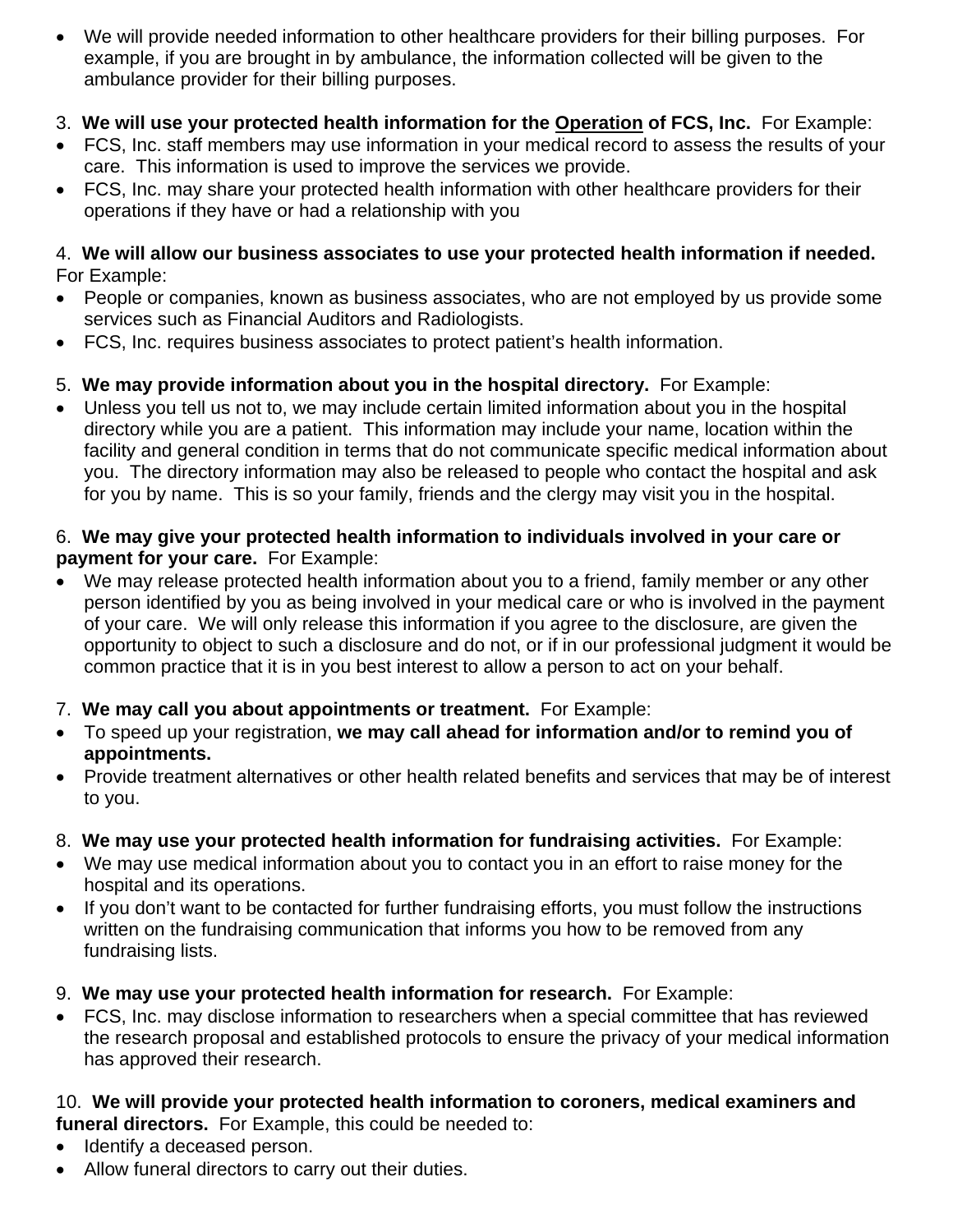### 11. **We will share your protected health information with organ transplant organizations.**  For Example:

• Following state law, we will share protected health information with organizations or groups that manage, bank, or transplant organ and tissue donations.

### 12. **We will share protected health information about you to assist public health activities or as required by law.** For Example to:

- Prevent or control disease, injury, or disability.
- Report births, deaths and child abuse and neglect.
- Report reactions to medications or problems with faulty products or medical equipment.
- Notify a person who may have been exposed to a disease or may be at risk for getting or spreading a disease or condition.
- Notify an appropriate government authority if we believe a patient has been the victim of abuse, neglect, or domestic violence.

## 13. **We will use your protected health information for Worker's Compensation.** For Example:

• If you are injured on the job, we will share medical information about you for worker's compensation or similar programs that provide benefits for work-related injuries or illness.

## 14. **We will share your protected health information with a correctional institution.**

For Example, if you are an inmate or in the custody of law enforcement your information will be shared to:

- Provide you with health care.
- Protect your health and safety.
- Protect the health and safety of others.
- Assist in the safety and security of the correctional institution.

## 15. **We will give your protected health information to law enforcement.**

For Example, we will share your protected health information as needed:

- In response to a court order, subpoena, warrant, summons, or similar process.
- To identify or locate a suspect, fugitive, material witness, or missing person.
- If we suspect you are a victim of an accident or crime.
- If death occurs, which we believe may be the result of a crime.
- In an emergency to report a crime committed on the premises; the location of the crime or victims; or identity; description or location of the person who committed the crime.

## **ORGANIZED HEALTH CARE ARRANGEMENT**

FCS, Inc. hospital staff and independent providers who belong to the Medical Staff must be able to share protected health information freely for treatment, payment, and health care operations. Therefore, each eligible provider on the Hospital's medical staff has entered into an "Organized Health Care Arrangement" or OHCA. Under the OHCA, each provider will:

- Use a Joint Notice of Privacy Practices (this Notice) for all inpatients and outpatient visits.
- Obtain a single signed acknowledgement of receipt.
- Share protected health information from inpatient and outpatient hospital visits with eligible providers so that they can help the hospital with its health care operations.
- Follow the privacy and information practices described in this Notice. Each OHCA participant is individually responsible to follow the practices in this Notice.

### **The OHCA does not cover the information practices of providers in their private offices or at other practice locations.**